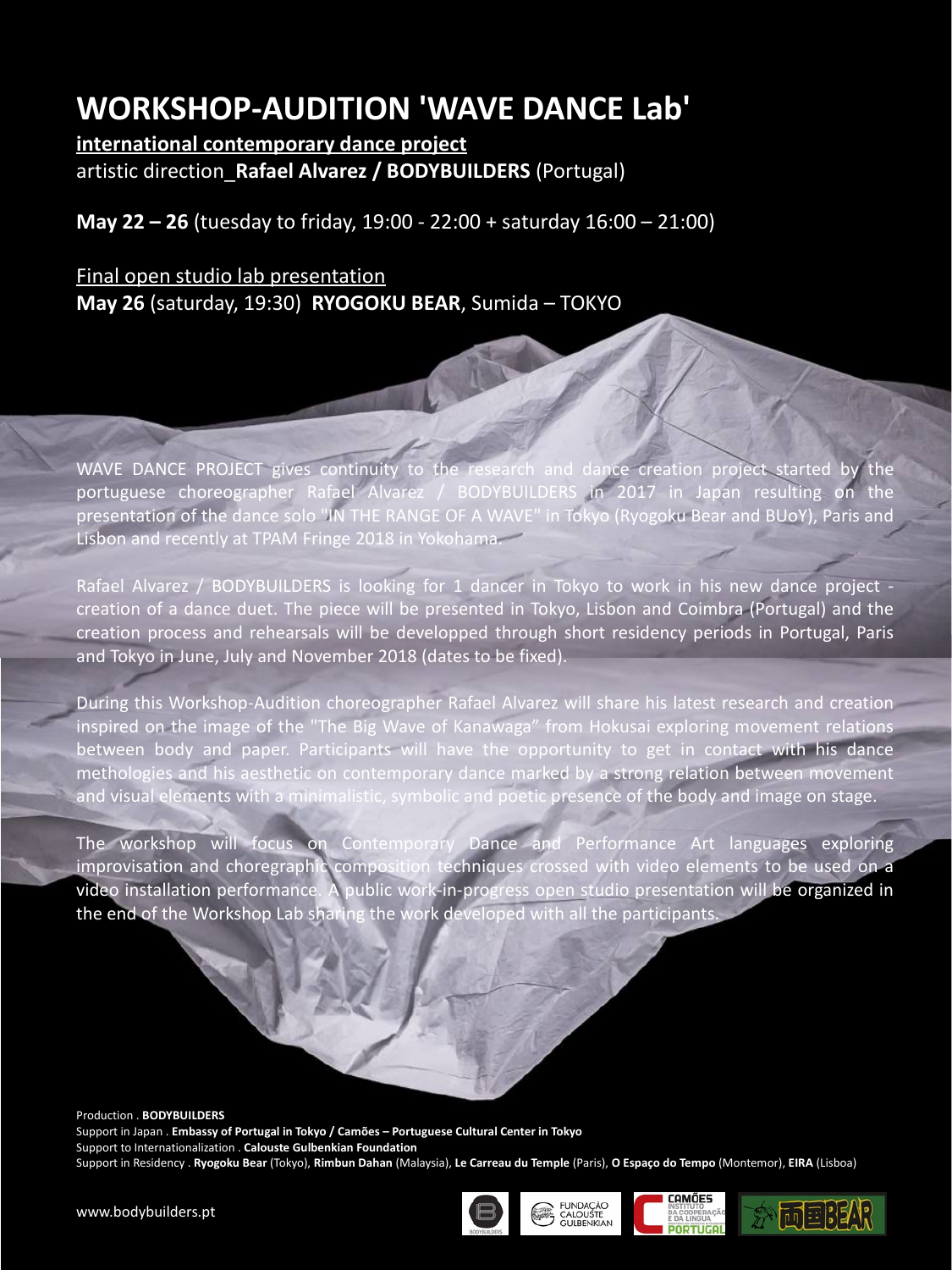

Open to dancers/artists having a dance based background but also coming from other artistic backgrounds working on a professional and/or amateur level.

The first phase of the project will start with a Workshop-Audition Lab to be held between May 22 and 26, 2018 at Ryogoku Bear in Sumida - Tokyo.

The workshop will be held in english (basic domain of english is preferable but not mandatory). All the participants need to be present during the entire lenght of the workshop (22-26 May).

The selected dancer to be invited to collaborate on Alvarez's new creation needs to be available to work and travel to Portugal and Paris for 2 to 3 periods of 15-30 days each along 2018 (dates still to be negotiated). Travel costs, accomodation and artistic fee will be covered by BODYBUILDERS in charge of the production of the project.

Application process is now open >

Please send an email to **bodybuilders321@gmail.com** including your name, age, brief sumary presentation stating your background and/or previous training or experience in dance and/or other art projects, photo and/ if possible links to videos or other visual material.

**Application deadline >** May 8, 2018 (limited number of participants) **Workshop Registration cost >** JPY 4.000

Enquires and additional information > **www.bodybuilders.pt** | **www.vimeo.com/ralvarez**

## **Rafael Alvarez | BODYBUILDERS** [Lisbon/Portugal]

Choreographer and dancer, set and costume designer, researcher and teacher. Over the past 20 years his work has been presented in Europe, South America and North America, Middle East, Asia and Africa. Rafael Alvarez's dance work is highly visual revealing a strong personal imagery. His solo and group pieces often stand out for an enigmatic, symbolic, poetic and minimalistic use of body and space. Since 1998, he teaches Contemporary Dance and Inclusive/Community Dance involving people with disabilities, seniors, people with Parkinson's, children, art/dance students and dance professionals. PhD in Communication, Culture and Art from the Faculty of Human and Social Sciences of the University of Algarve. Post-graduated in Communication Sciences - Contemporary Culture and New Technologies by the Faculty of Social and Human Sciences of the New Lisbon University. Graduated in Stage and Costume Design and in Theatre and Education by the Higher School of Theatre and Cinema of the Lisbon Polytechnic Institute. Between 2000 and 2002 he was a fellow grant recipient in Dance of the National Centre of Culture (Lisbon).

Researcher of CHAIA - Center of History of Art and Artistic Research of the University of Évora. Associated artist of EIRA (since 2005). Co-founder of ANKA - Inclusive Dance Company of São Tomé and Principe. Artistic director of the cultural association - BODYBUILDERS.

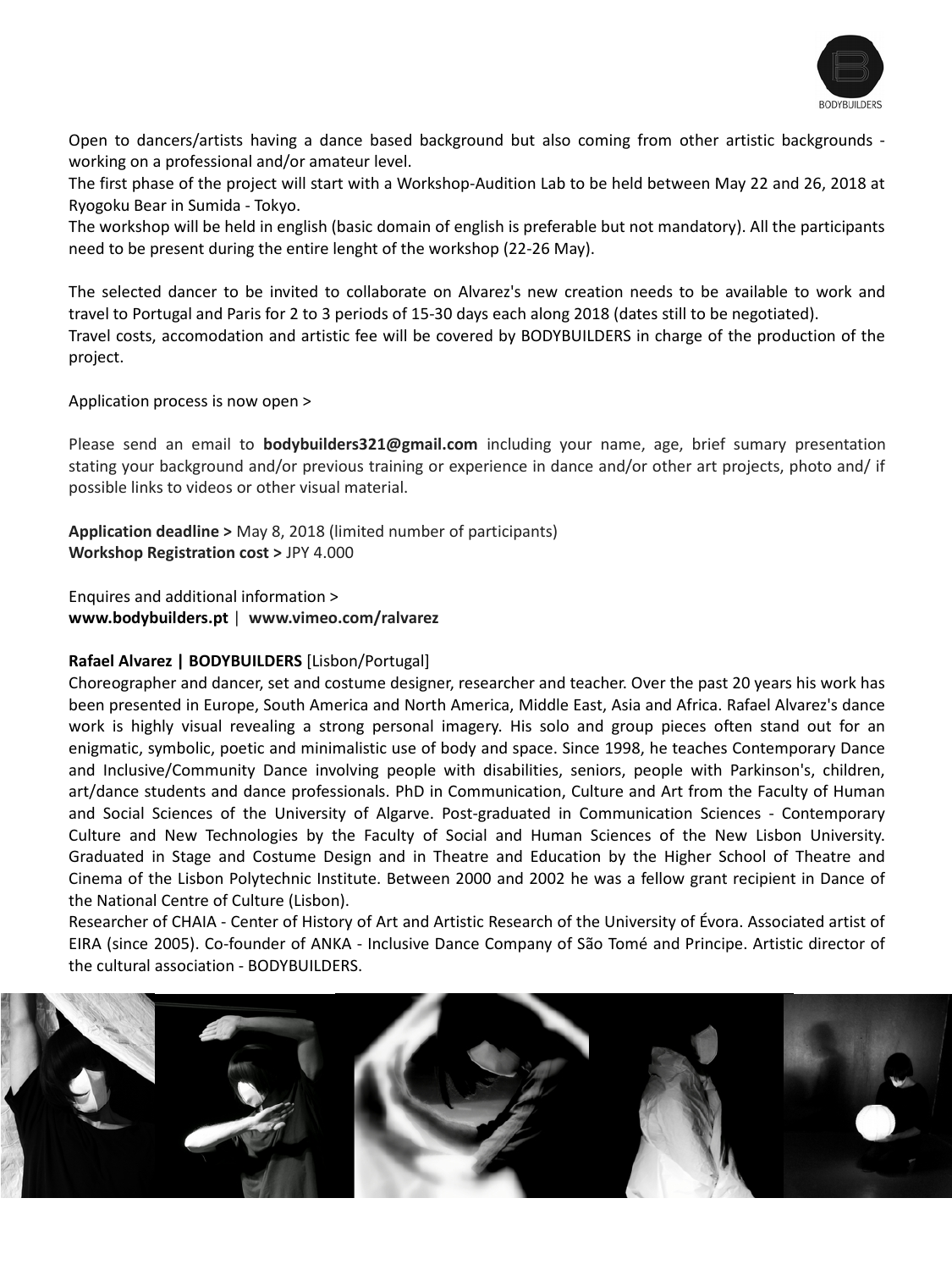## **WORKSHOP-AUDITION 'WAVE DANCE Lab'**

artistic direction\_**Rafael Alvarez / BODYBUILDERS** (Portugal)

ワークショップ・オーディション **WAVE DANCE Lab** コンテンポラリー・ダンス国際プロジェクト アーティスティック・ディレクター: ラファエル・アルヴァレス( **BODYBUILDERS** ・ ポル トガル) **5** 月 **22** - **26** 日(火曜‐金曜・ 19:00 ‐ 22:00 + 土曜・ 16:00 - 21:00 )

スタジオ・ラボ 最終公開プレゼンテーション **5** 月 **26** 日(土曜・ 19:30 )両国 **BEAR** (東京都・墨田区)

## 公募オーディション: 日本人ダンサー / パフ

**WAVE DANCE PROJECT** とは、ポルトガル出身のコレオグラファー、ラファエル・アルヴァレス ( BODYBUILDERS )が 2017 年に日本で開始した研究およびダンス・クリエーション・プロジェク トであり、その成果はアルヴァレスのソロ・ダンス公演「 IN THE RANGE OF A WAVE 」として、東 京 (両国 BFAR 、 BUoY ) 、パリ、リスボンで発表され、また 2018年の TPAM Fringe (横浜)でも 発表されました。

ラファエル・アルヴァレス / BODYBUILDERS は新しいダンス・プロジェクト(デュエット・ダン スの創作)を東京でおこなうためダンサーを 1 名募集します。作品が発表されるのは東京、リ スボンとコインブラ(ポルトガル)の予定で、創作とリハーサルはポルトガル、パリ、東京 で、それぞれ 2018 年 6 月~ 11 月に数度にわたり短期間滞在して行われます。詳細日程は未定 です。

ワークショップ・オーディションを通じて、北斎の「神奈川沖浪裏」からインスピレーション 。<br><mark>を受けてラファエル・アルヴァ</mark>レスが行った調査と創作を参加者と共有し、肉体と紙**との間に** 生まれる関係性と動きを探求したいと思います。参加者はアルヴァレスのダンス方法論に触れ ー。<br><mark>る機会を得ると同時に、</mark>肉体と映像をミニマルにかつ象徴的で詩的な存在として<mark>舞台上で可視</mark> 化した構成と動きとの関係性が強く意識されたコンテンポラリー・ダンスに対する彼の美学に 触れることができるでしょう。

ワークショップではコンテンポラリー・ダンスとパフォーマンス・アートの言語にフォーカス し、ビデオ・インスタレーション・パフォーマンスで使用されるビデオの映像とクロスした即 興と振付・構成技術を掘り下げます。オープン・スタジオで公開して行われる制作過程のプレ ゼンテーションはワークショップ・ラボの最後におこなわれ、参加者全員で練り上げた作品を 共有します。

#### Production . **BODYBUILDERS**

Support in Japan . **Embassy of Portugal in Tokyo / Camões – Portuguese Cultural Center in Tokyo** Support to Internationalization . **Calouste Gulbenkian Foundation** Support in Residency . **Ryogoku Bear** (Tokyo), **Rimbun Dahan** (Malaysia), **Le Carreau du Temple** (Paris), **O Espaço do Tempo** (Montemor), **EIRA** (Lisboa)